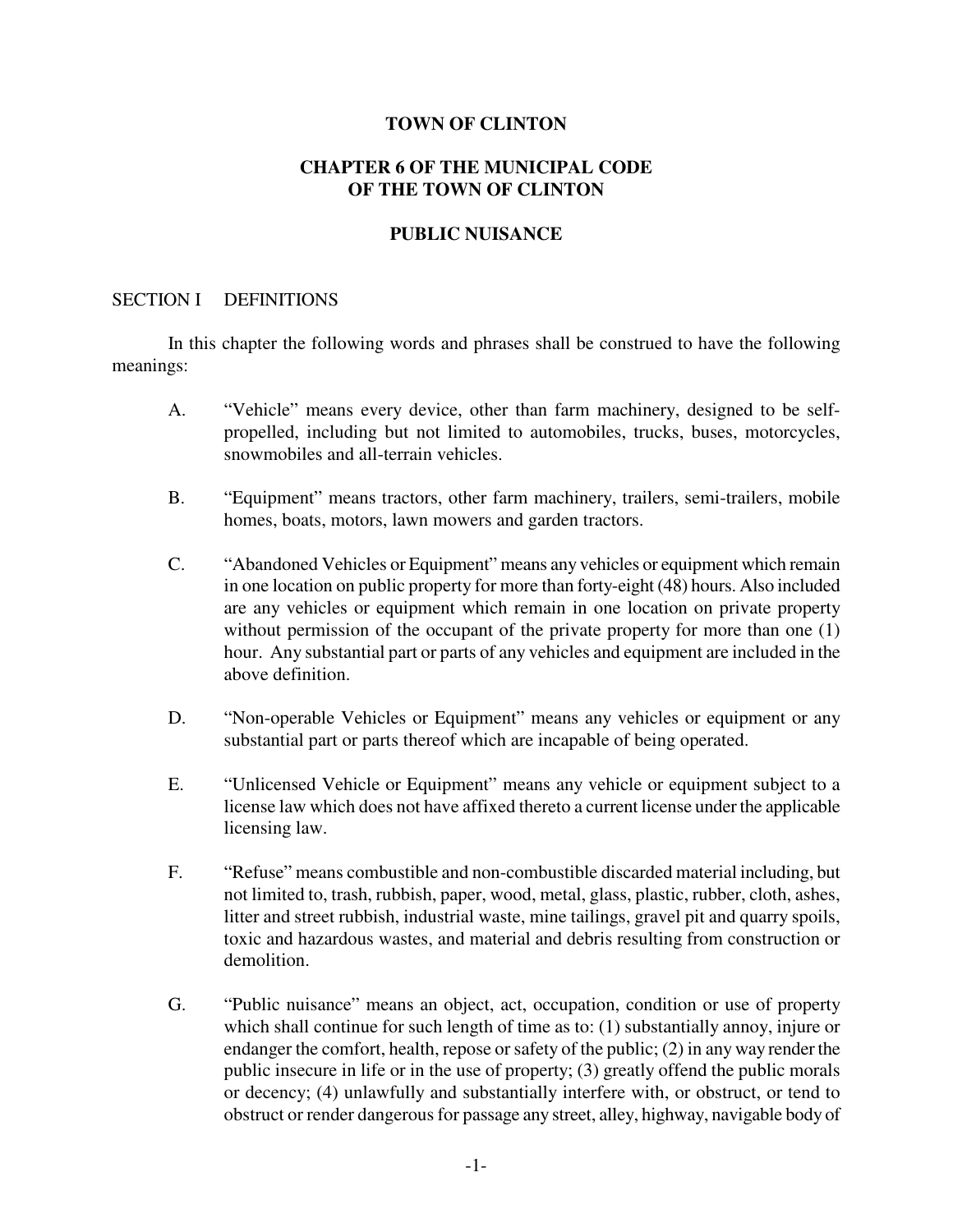water or other public way, or the use of public property. The following acts, omissions, places, conditions and objects are hereby specifically declared to be public nuisances if they exist outside of completely enclosed structures which prevent them from being visible, audible or detected by any other means from outside the parcel of land on which the enclosure is placed. The enumeration set forth below shall not be construed to exclude other nuisances coming with the definition of the first sentence or this subsection:

- 1. Appliances intended to be used indoors, including, but not limited to, refrigerators, freezers, washing machines and dryers.
- 2. Debris from demolition or disassembly of buildings and other fixtures.
- 3. Piles of manure in any zoning district other than an agricultural district.
- 4. Tires which are not usable on a motor vehicle unless used for a legitimate functional or decorative purpose such as a sandbox or a flower bed.
- 5. Motor vehicle parts, including, but not limited to, batteries.
- 6. Empty chemical containers.
- 7. Stockpiles of recyclable materials, as defined in Chapter 1 of this Municipal Code.
- 8. Carcasses of animals, birds or fowl not intended for human consumption or food which are not buried or otherwise disposed of in an appropriate sanitary manner.
- 9. Buildings or structures so old, dilapidated or out of repair as to be dangerous, unsafe, unsanitary or otherwise unfit for human use or occupancy.
- 10. Refuse which is not disposed of in an appropriate sanitary manner.
- 11. Abandoned vehicles or equipment, non-operable vehicles or equipment, and unlicensed vehicles or equipment.

### SECTION II PROHIBITION OF PUBLIC NUISANCES

A. No owner or occupant of land located in the Town of Clinton shall permit any public nuisance to exist on land owned or occupied by such owner or occupant longer than 10 days after written notification by the Town Board that such public nuisance shall be removed. The Town Board may appoint a person with the power to give notice hereunder at any time after all members of the Town Board have viewed the public nuisance in question. Notification under this section may be accomplished by placing a notice in a conspicuous place on the property where the public nuisance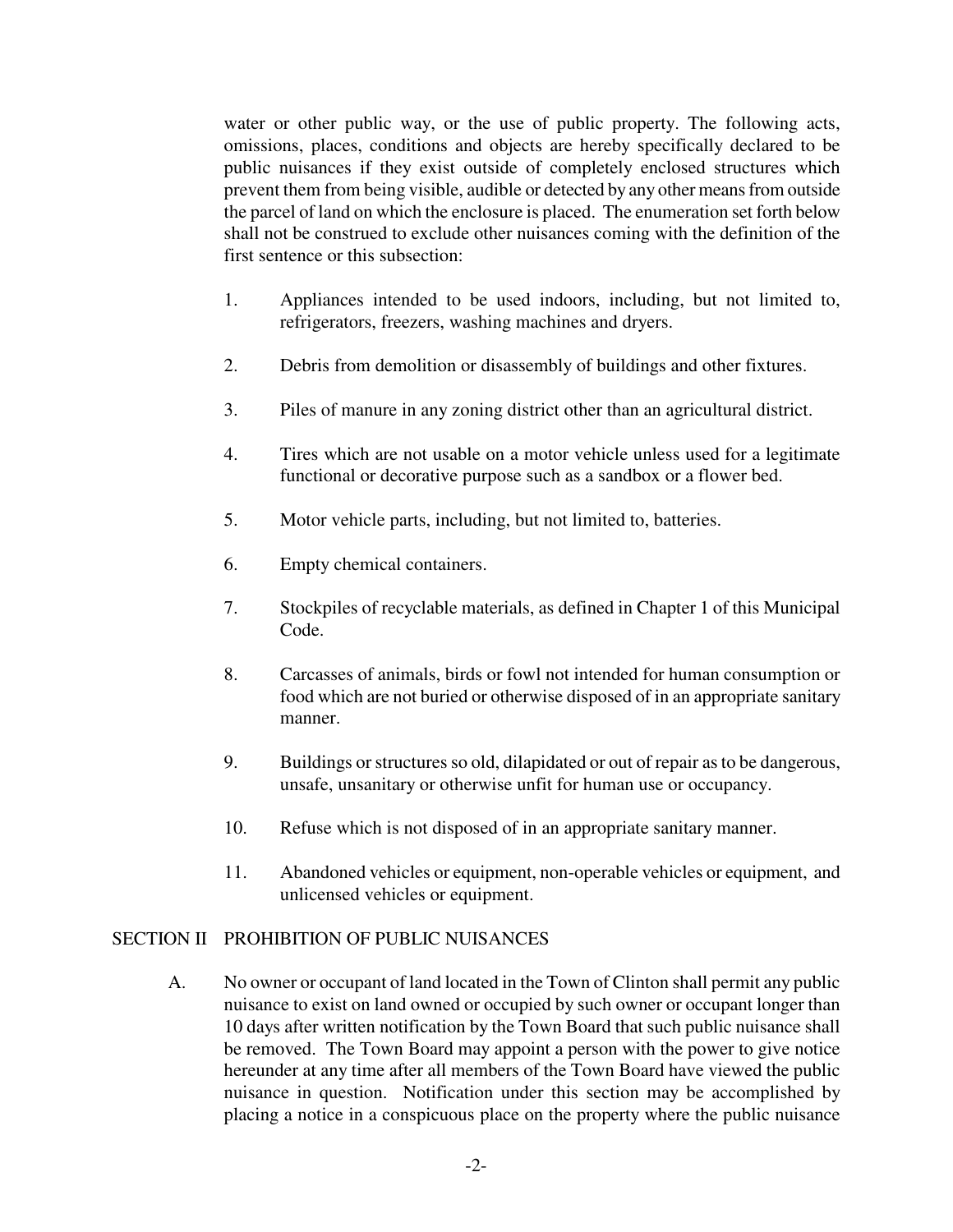exists, setting forth briefly the applicable provisions of this ordinance and the date of the notice, or by sending a letter by certified mail, return receipt requested, to the owner or occupant.

B. No person who owns or possesses or has custody of any vehicles or equipment shall allow the same or any substantial part thereof to become an abandoned vehicle or equipment.

# SECTION III EXCLUSION FOR AGRICULTURAL VEHICLES AND EQUIPMENT

This chapter shall not apply to vehicles or equipment designed for use in the business of agriculture if located in an agricultural zoning district .

### SECTION IV REMOVAL BY TOWN

If a public nuisance is not abated within the time period provided in this chapter, or if the owner, occupant or person causing the nuisance cannot be found, any member of the Town Board or any person duly appointed by the Town Board is authorized to cause the removal of such public nuisance.

# SECTION V ASSESSMENT TO PROPERTY OWNER

In all cases where it is necessary for the Town Board or its representative to remove a public nuisance under this chapter, the sums expended in accomplishing such removal shall be a lien on the real estate from which such nuisance is removed, in the same manner as any tax upon real estate. The Town Clerk shall certify to the Town Treasurer the description of such property, and the cost of such removal, and the Treasurer shall include the same in the annual schedule of land subject to special taxation. Payment of costs included as a lien hereunder shall be enforced in like manner as other special taxes upon real estate levied and collected in the Town of Clinton.

### SECTION VI ENFORCEMENT PROVISIONS

- A. First Offense/Penalty. Any person who shall violate this chapter shall, upon conviction thereof, forfeit not less than \$50 nor more than \$200, together with the cost of prosecution and the cost of removal of the nuisance incurred under Section IV above, and in default of payment shall be imprisoned in the county jail until such forfeiture is paid, but not exceeding 90 days.
- B. Second Offense/Penalty. Any person who shall violate this chapter who shall previously have been convicted of violation of the same provision of this chapter shall, upon conviction thereof, forfeit not less than \$200 nor more than \$300 for each such offense, together with the costs of prosecution and the costs of removal, and in default of payment shall be imprisoned in the county jail until such forfeiture is paid, but not to exceed 6 months.